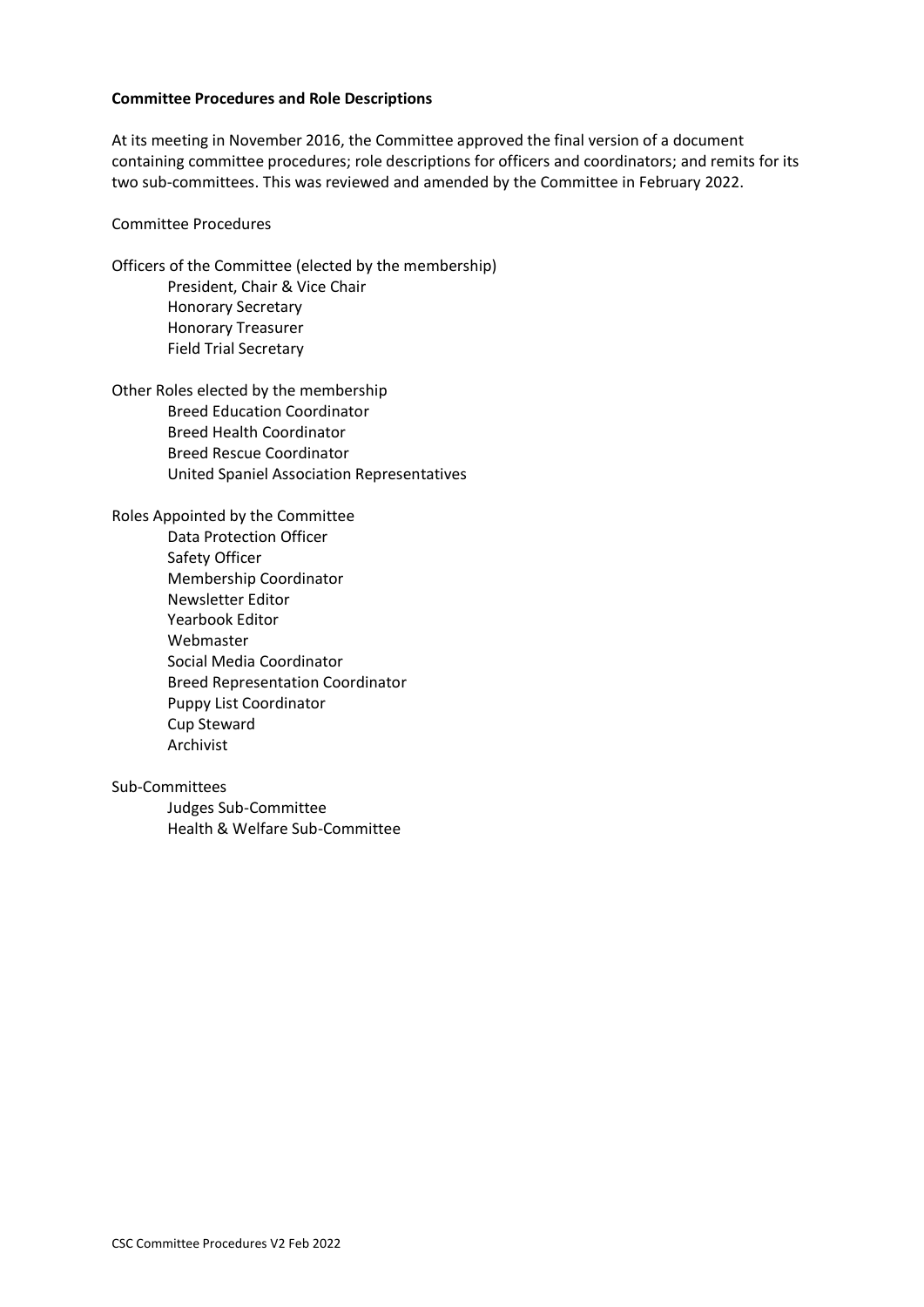# **COMMITTEE MEETING PROCEDURES**

All committee members give their time freely for the Club, the suggested guidance below is aimed to improve the efficiency of the running and managing of Committee meetings. This should allow for more time for discussion on relevant items and ensure that everybody comes to the meeting prepared and with an understanding of each item and what is required. Sub-committees will also be expected to follow this procedure.

# **TIMETABLE FOR MEETINGS**

In accordance with Club Rules Meetings of the Committee shall be held prior to the Annual General Meeting, Clumber Open and Championship Shows and as often as deemed necessary. Meetings of the Committee shall be held at the discretion of the Honorary Secretary or at the written request of the Chairperson or four Committee members. Not less than 7 days' notice of such a meeting shall be given to each member of the Committee.

Dates for the next meeting will set at the conclusion of each preceding meeting.

# **Before the meeting:**

- 1. The Secretary should send out a request for agenda items and associated papers, and reports from Officers and other role holders, to be submitted by a specified deadline date of at least two weeks before the date of the meeting.
- 2. The final agenda should be agreed with the Chair before being sent out along with associated papers so that it will be received by members at least seven days before the meeting. **At the meeting**:
- 3. The Chair may decide to accept additional items and/or papers at the meeting but only if they are considered to be urgent and important, otherwise they should be deferred to the next meeting.
- 4. When the date of next meeting is confirmed the deadline for submission of items should also be agreed and noted in the minutes.

**After the meeting**:

- 5. The Minutes should be prepared and agreed by Chair and Secretary before sending to committee preferably within four weeks of the meeting. A précis of the approved minutes of the preceding meeting will be posted on the Website in a timely manner after the meeting.
- 6. Items for promotion will be publicised on the Club's Website and Facebook page and will be sent to the Breed Note Writer for the dog press.

### **COMMITTEE MEMBERS**

Committee Members play an essential role in ensuring that meetings are conducted as efficiently as possible and are therefore asked to:

- 1. Present report in writing in advance to the Secretary to be circulated with the agenda. Reports should contain specific proposals or recommendations for actions as appropriate so that committee members have advance notice. Verbal reports may be given but they should not contain any proposals or requests for action.
- 2. Ensure that all reports, agenda items and associated papers are submitted to meet the agreed deadlines; also that proposals are clearly stated to enable a focussed discussion.
- 3. Send apologies to the Secretary if unable to attend a meeting in advance and as soon as possible.
- 4. Assist the smooth running of the meeting by reading all papers in advance and ensuring the conversation remains on the topic under discussion
- 5. Respect committee confidentiality. When a précis of approved Committee meeting minutes has been made public, its contents may be discussed but not the views of individual committee members.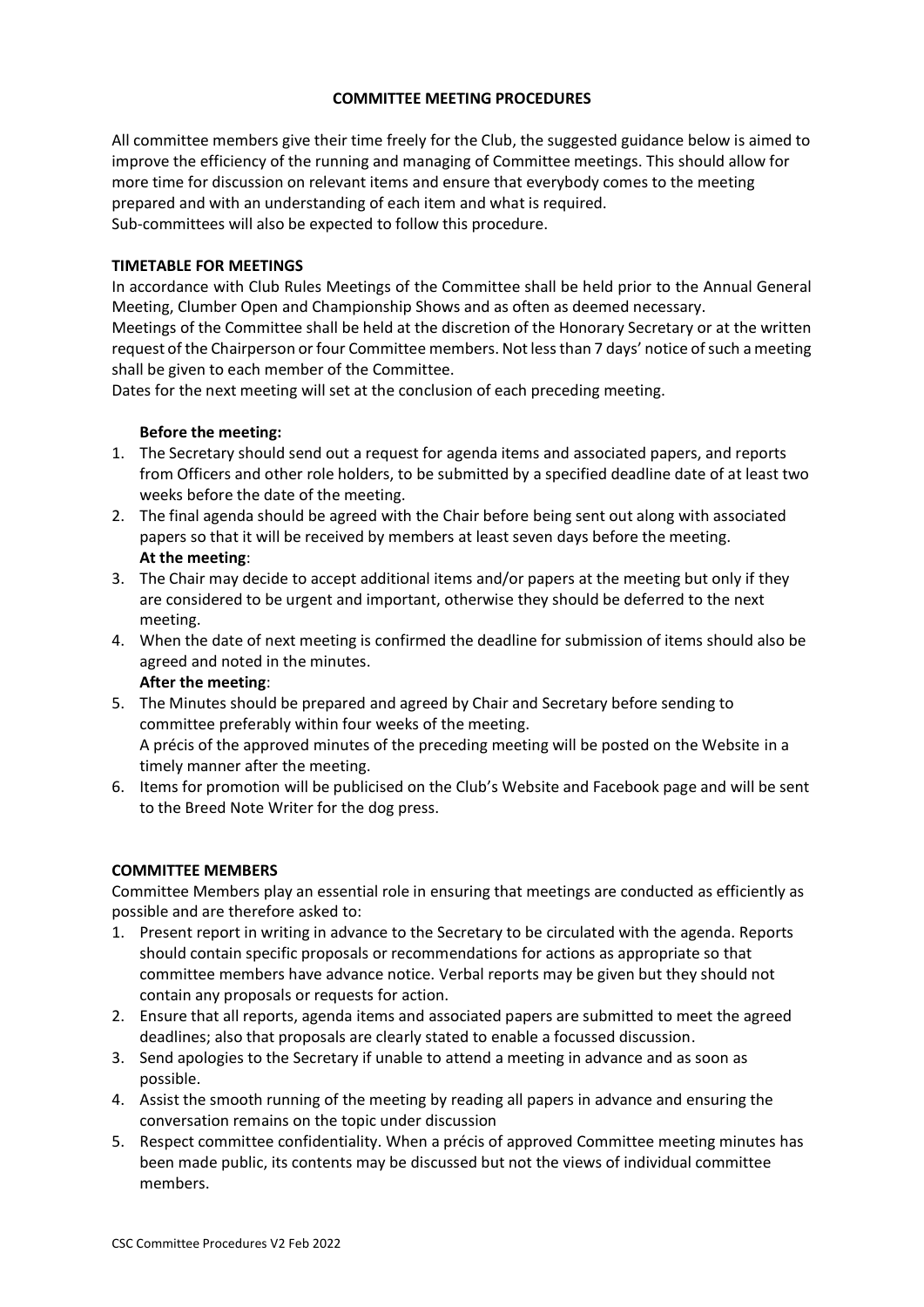- 6. Treat all committee members with respect at meetings, and conduct themselves at all times in a way which will not bring the Committee or the Club into disrepute.
- 7. Respect collective responsibility on decisions made at Committee Meetings.

# **THE AGENDA**

1. Some "standing items" will appear on every agenda; these will include routine items:

Apologies for Absence Approval of the Minutes of the Previous Meeting Matters Arising (not appearing as agenda items) Correspondence AOB

Confirmation of Date and Venue of Next Meeting

In addition reports will be taken at every meeting from the:

Secretary, Treasurer & Field Trial Secretary

Membership Coordinator & Webmaster

Breed Rescue Coordinator, Breed Education Coordinator & Breed Health Coordinator Judges Sub Committee & Health & Welfare Sub Committee

- 2. Other items should be prioritised so that items which require a decision are listed first; and those that are for "information only" appear at the end of the agenda.
- 3. Questions can always be asked about "information only" items, and additional proposals may still be put forward during the meeting.
- 4. Initials should be shown against each item to make it clear who will be presenting that item.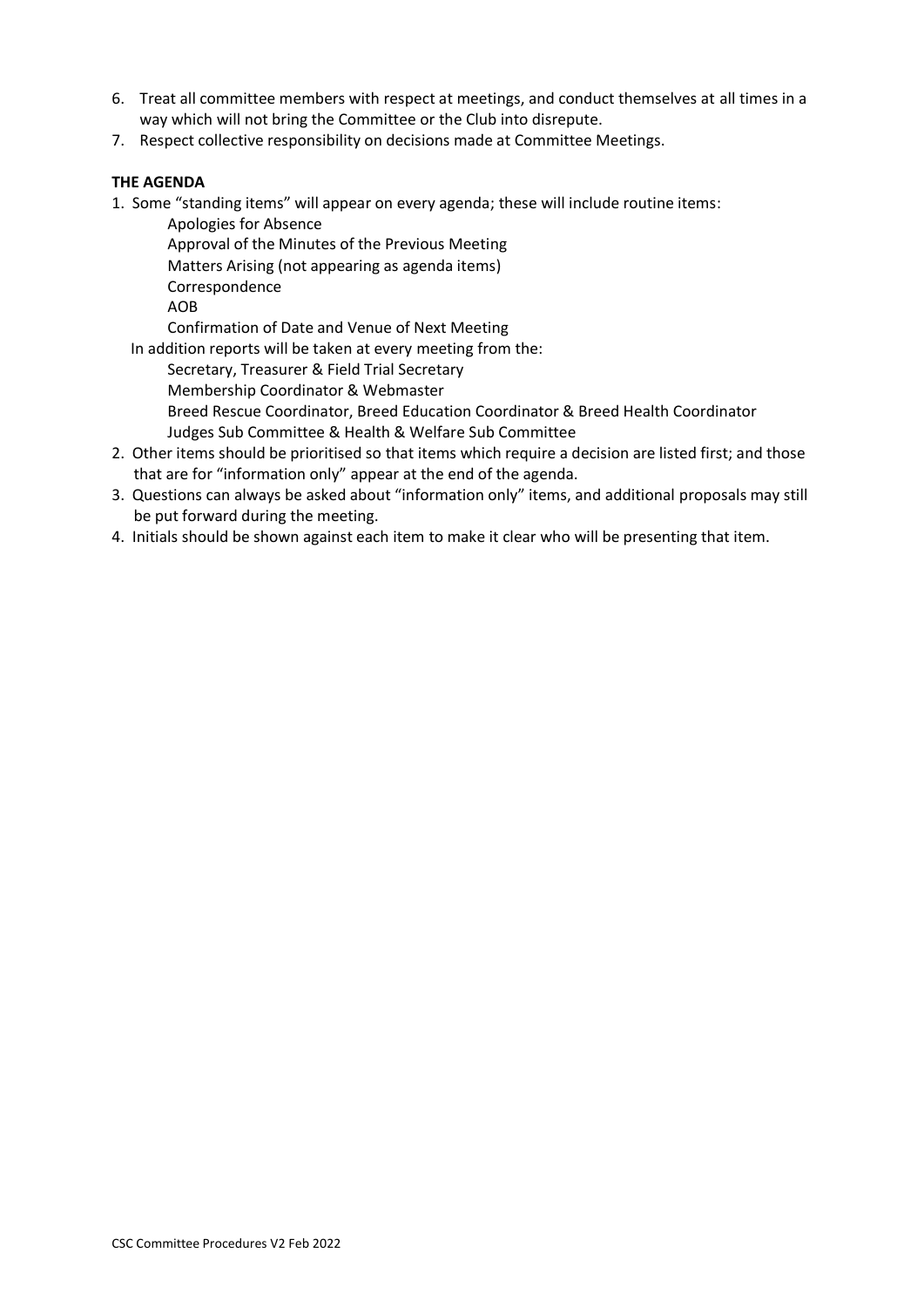#### **OFFICERS OF THE COMMITTEE**

#### **PRESIDENT**

The President will be elected by ballot of the membership and will serve for a period of five years. As a member of the committee the President will have full voting rights.

The President will normally open the Annual General Meeting (or Special General Meeting) by welcoming members, and has the prerogative to chair the meeting. In the absence of the Chair the President will assume the role of Chair for the whole meeting.

The President will also be asked to present Club trophies to winners attending the Annual General Meeting.

#### **CHAIR**

### **Description of the Role:**

The Chair will oversee the activities of the Clumber Spaniel Club ensuring that they fit with the Club's stated objectives, code of ethics and also that they comply with KC regulations. The Chair will be elected by ballot of the membership and will serve for a period of three years .

At all meetings the Chair will have a deliberate vote, and a casting vote if necessary.

#### **Responsibilities Include:**

- 1. To chair Club Committee and General Meetings (Annual and Special).
- 2. To ensure that all proposals are correctly proposed and seconded, discussed thoroughly, voted on either by show of hands or secret ballot as appropriate; that the decision is confirmed and the outcome accurately documented.
- 3. To declare an interest and temporarily stand down in favour of the Vice-Chair if they have a personal interest in any matter under discussion.
- 4. To liaise with the Secretary to prepare agendas and to agree minutes before they are circulated to committee members or Club membership as appropriate.
- 5. To sign off the minutes of Committee and General Meetings (Annual and Special) to confirm their accuracy and approval by the Committee, or membership as appropriate.
- 6. To remind Committee members, at their first meeting after the Annual General Meeting, of the confidentiality of Committee business and of the Committee's collective responsibility for decisions.
- 7. To represent the Club when required.
- 8. To carry out the initial investigation of any complaint raised within the Club.
- 9. To give an annual report to the membership at the Annual General Meeting.

#### **VICE CHAIR**

The Vice Chair will assume the role and responsibilities of the Chair in the Chair's absence or if the Chair has declared a personal interest in the item under discussion.

The Vice Chair will be elected by ballot of the membership and will serve for a period of one year; and as a member of the Committee has full voting rights.

Should a Vice-Chair have to step down during their period of office, the Committee may appoint a Vice Chair from within the Committee. It may also then decide to co-opt to fill the vacancy thus created on the Committee.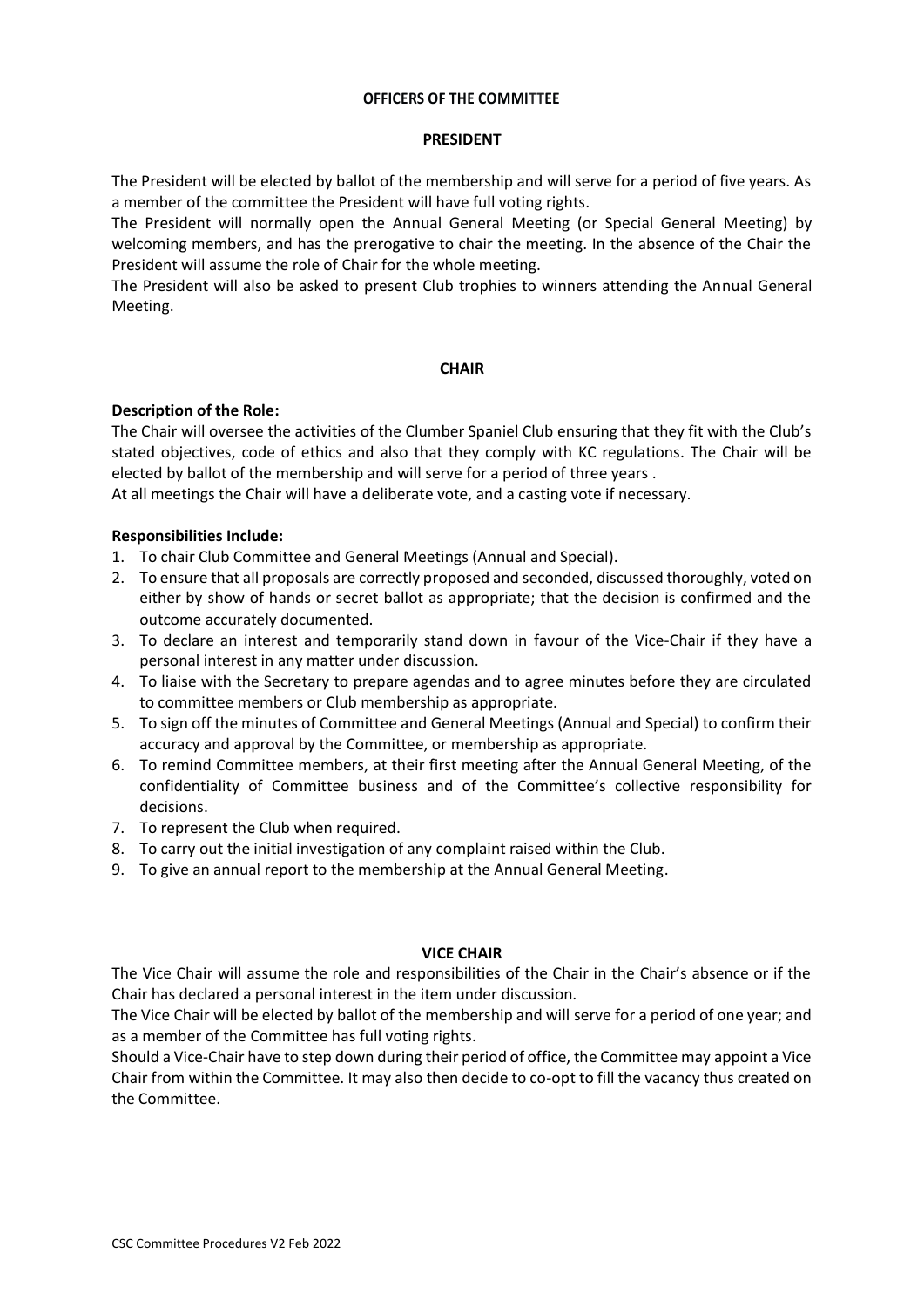### **HONORARY SECRETARY**

# **Description of the Role**

The Honorary Secretary (Secretary) has overall administrative responsibility for the Club, and should work with the other Officers and role holders to ensure that the Club's activities fit with its stated objectives, code of ethics and also comply with Kennel Club (KC) regulations. The Secretary is the Kennel Club's initial point of contact with the Clumber Spaniel Club.

Although the Secretary has overall responsibility for the administration of the Club, various duties are delegated to named roles as described in this document.

The Secretary will be elected by ballot of the membership for a period of three years. The Secretary will receive an Annual Honorarium at a value to be agreed by the membership at the Annual General Meeting.

The Secretary is a member of the Club Committee and has full voting rights.

# **Responsibilities Include**

# **For Committee Meetings**

- 1. To confirm venue and other arrangements for meetings; and send reminder to members asking that agenda items with associated papers are submitted by the agreed date of two weeks in advance.
- 2. To prepare the agenda in consultation with the Chairman, ensuring that it and all associated papers are sent to committee members at least one week in advance.
- 3. To ensure that the names of the members present at each Committee meeting are recorded within the minutes of the meeting.
- 4. To submit a Secretary's Report to each committee meeting.
- 5. To ensure that accurate and comprehensive minutes are prepared which include action points with the named person(s) responsible and agreed by the Chair before sending to the committee within three weeks of the committee meeting.
- 6. To ensure that a précis of the approved minutes of the preceding meeting will be posted on the Website within one week of the meeting.
- 7. To ensure that items for promotion will be publicised on the Club's Website and Facebook page and will be sent to the Breed Note Writer for the dog press.

### **For the Annual General Meeting (AGM) or Special General Meeting (SGM):**

- 8. To follow the timetable for distributing the notice of the AGM or SGM, the request for agenda items, rule changes, as set out in the Club Rules.
- 9. To include with the AGM or SGM notice, a timetable for elections and to receive nominations and individual's statements, and to prepare ballot papers for circulation to members according to the agreed timetable. Also to ensure a suitable person is selected to act as Teller for the ballot.
- 10. To prepare the agenda in consultation with the Chairman and ensure circulation to members at least 21 days prior to the date of the AGM or SGM.
- 11. To ensure that all members present sign the attendance sheet which is kept in the Minute file.
- 12. To give a Secretary's report to the AGM.
- 13. To prepare an 'AGM (or SGM) Summary Report' which includes the results of ballots, plus decisions on any proposals or rule changes. To agree this report with the Chair and then send it to the Website and Breed Note Writer for the dog press within two weeks of the AGM.
- 14. To ensure that accurate and comprehensive minutes are prepared and approved by the Chairman before circulating to the membership as Draft Minutes.

### **Other Duties of the Secretary include but are not restricted to:**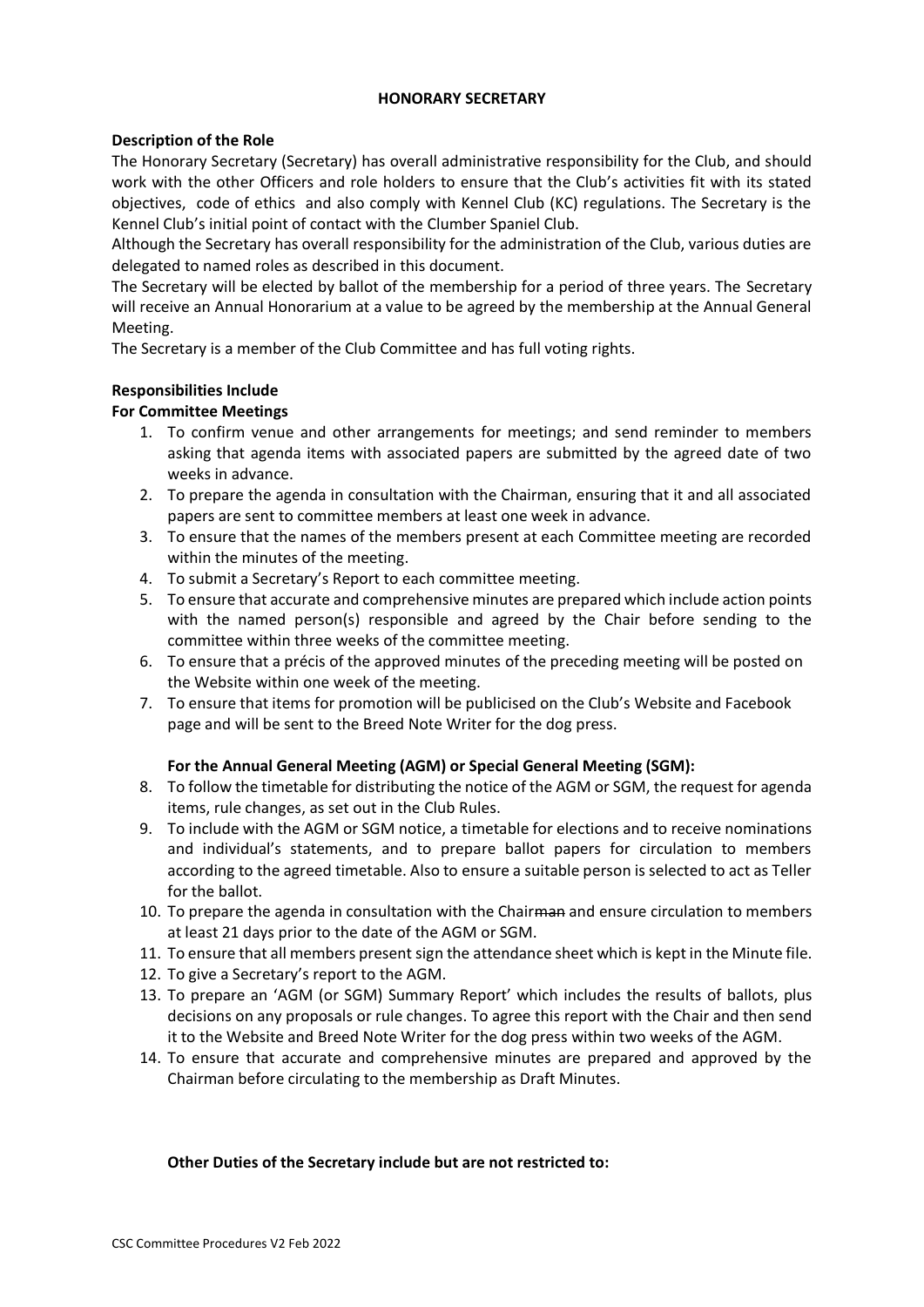- 15. Ensuring that Club Registration is maintained by payment of the annual fee, and Annual Returns are submitted as required by the KC. Also that licences for shows are applied for in a timely manner.
- 16. Working closely with the appointed Show Manager to ensure all shows are organised in compliance with KC regulations.
- 17. Organising Breed Seminars for judges.
- 18. Ensuring an inventory of all Club possessions is maintained which includes a record of property transfers between members.
- 19. Coordinating and sending mailings to members throughout the year according to an agreed timetable and in co-ordination with the club publications Editor(s).
- 20. To ensure that all appropriate Club materials are given to the Breed Archivist such as Club publications, Breed Record Supplements, and show records plus any other Clumber related items.

#### **HONORARY TREASURER**

### **Description of the Role:**

The Honorary Treasurer (Treasurer) is responsible for keeping a complete record of the Club's Income & Expenditure, reporting the Club's financial position to Committee Meetings and preparing the Annual Accounts for Audit and presentation to the Annual General Meeting (AGM).

The Treasurer will be elected by ballot of the membership for a period of three years. The Treasurer will receive an Annual Honorarium at a value to be agreed by the membership at the AGM.

The Treasurer is a member of the Club Committee and has full voting rights.

### **Responsibilities Include:**

- 1. Maintaining a filing system with all the Club's Income & Expenditure transactions.
- 2. Maintaining an up to date Cash Book, incorporating monthly Bank Reconciliations for each of the Club's Accounts.
- 3. Managing the investment of surplus funds with agreement of the Committee.
- 4. Liaising with the Secretary on a regular basis on payment of accounts and receipt of income
- 5. Liaising with the Membership Coordinator to ensure the Club maintains an accurate Member's List.
- 6. Ensuring prompt payment of invoices each through cheque or funds transfer where appropriate.
- 7. Ensuring all Petty Cash payments and receipts are appropriately authorised and signed for.
- 8. Prompt banking and cash reconciliation after each of the Club's activities.
- 9. Maintenance of the Club's authorised signatories with the Club's Bankers.
- 10. Presentation of the Club's financial position and any Event Accounts at Committee Meetings, advising the Committee on Year End projections.
- 11. Preparation of the Accounts for Audit, and liaising with the Auditor/Book Examiners.
- 12. Presentation of Annual Accounts to the AGM.
- 13. If applicable ensuring the Club has complied with taxation requirements.

# **FIELD TRIAL SECRETARY**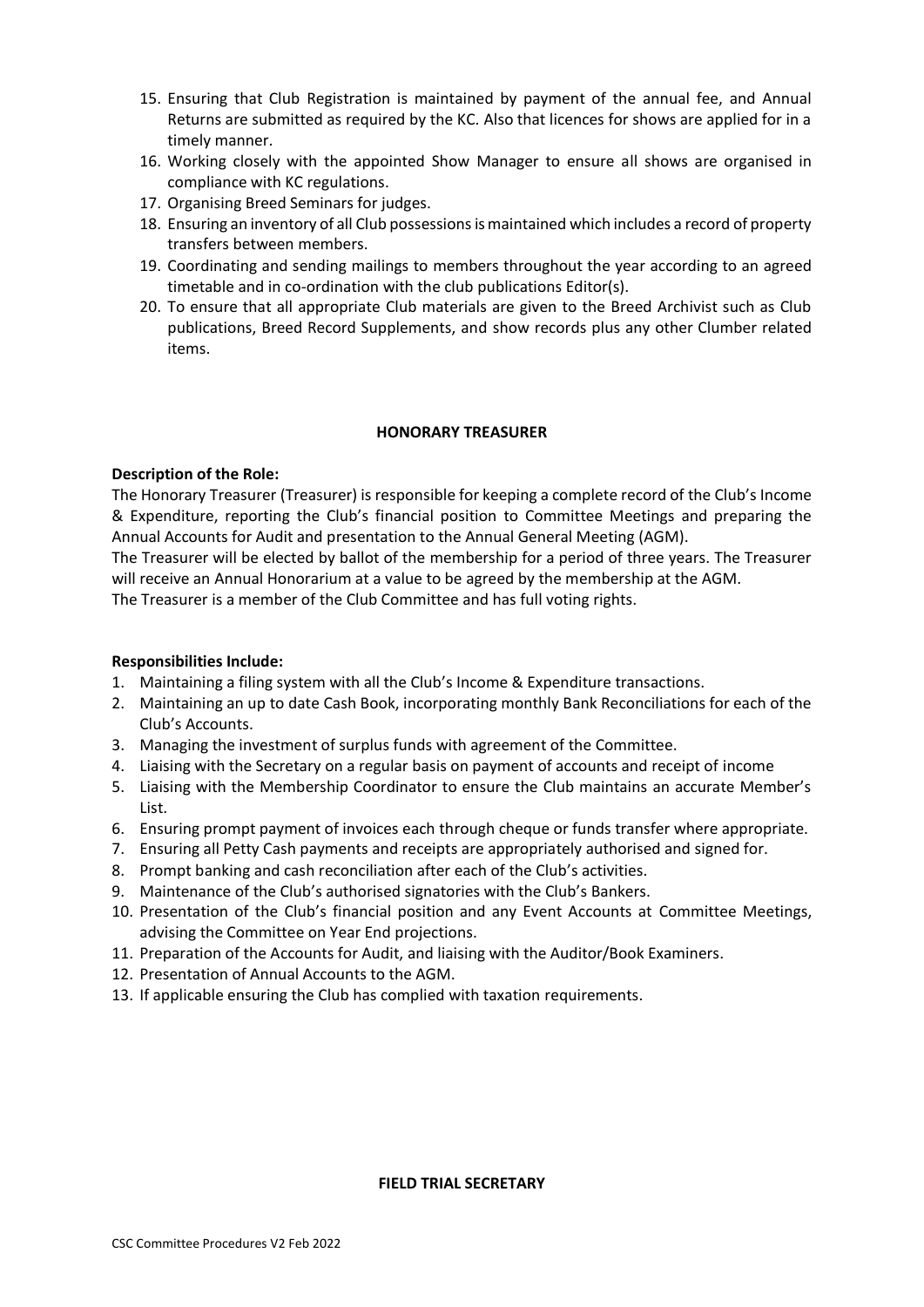# **Description of the Role:**

The Field Trial Secretary is responsible for ensuring that all working events organized by, or on behalf of the Clumber Spaniel Club comply with KC Field Trial Regulations. The Field Trial Secretary is elected by ballot of the membership and will serve for a period of one year. The Field Trial Secretary is an officer of the Club and member of the Committee with full voting rights.

# **Responsibilities Include:**

- 1. To prepare a programme of working events which may include any or all of the following: a Field Trial; Gundog Working Tests; Working Gundog Certificate event; Gundog Training Day; or a Match for Clumber, Field and Sussex Spaniels
- 2. To maintain a list of venues, which have been inspected to ensure suitability for working events and to agree terms of use with landowners.
- 3. To maintain a list of Club Trophies and a record of winners, ensuring trophies are returned in good condition when required for the next event
- 4. To ensure that the information required for the Club's KC Annual Returns is provided to the Secretary when requested. This currently includes requests for authority to hold Gundog Working Tests and a list of Gundog Working Tests held during the previous year.
- 5. To give a report to the membership at the AGM and to each committee meeting.

Specific arrangements for each event will vary but may include:

- 6. Applying for KC licences and permissions for each event as appropriate; engaging Guns (with valid licence and insurance) and agreeing terms; submitting schedule and entry form to the KC before the event, and the Running Card marked with awards after the event.
- 7. To select judges or trainers as appropriate and to process contractual paperwork.
- 8. To publicise each event; produce schedules and entry forms; and ensure an approved risk assessment form is completed for each event.
- 9. To engage veterinary support; arrange catering; recruit additional help eg stewards for the day; purchase rosettes, prizes and gifts for host, keeper and judges; print award cards, etc
- 10. To ensure all equipment is available as appropriate for the event eg blank guns, dummies, red flag, paperwork for judges, armbands; directional signs etc
- 11. To receive and process entry forms; prepare and circulate the result of the draw; produce running cards sufficient for the day and also for the Club records;
- 12. To oversee the detailed organisation of the helpers on the day; welcoming the judges, and entrants; opening the event by welcoming those present and giving a safety briefing.
- 13. Also to carry out presentation of awards; complete all paperwork with the judges and ensure that the venue is cleared and left in suitable condition.
- 14. To publish results after the event and send letters of thanks to judges, landowner etc

#### **OTHER ROLES ELECTED BY THE MEMBERSHIP**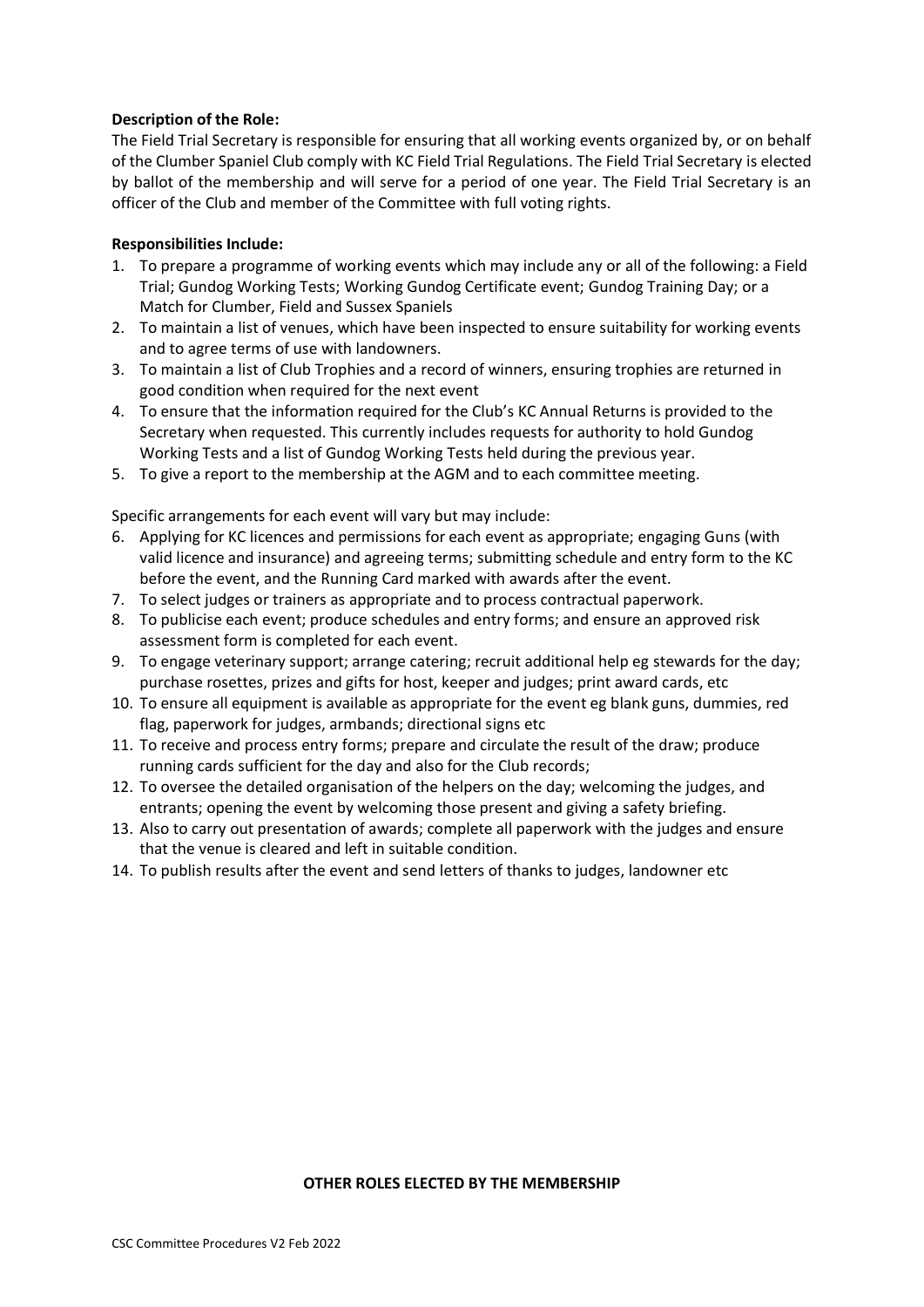### **CLUMBER SPANIEL BREED EDUCATION COORDINATOR**

### **Description of the Role**

The Clumber Spaniel Club Breed Education Coordinator (BEC) has an administrative role to coordinate all points of breed-specific education and support for judges and to support the Club's obligations under the Judges' Education Programme (Breed Shows) for the education and training of judges.

They will be elected by ballot of the membership for a term of three years and may offer themselves for re-election. The BEC will be an ex-officio member of the Judges Sub-Committee. The Breed Education Coordinator does not have to be a member of the Committee, but may attend committee meetings to give a report or submit their report to Secretary for inclusion. The Breed Education Coordinator will present a report at the AGM.

#### **Responsibilities Include**

- 1. To identify the need for educational opportunities
- 2. To forward plan the breed's education and training needs to ensure an effective process
- 3. To assist breed clubs in co-ordinating breed appreciation days
- 4. To develop the multiple-choice breed standard exams for use at breed appreciation days in line with Kennel Club guidance
- 5. To arrange the delivery of the multiple-choice breed standard exam to breed clubs/councils hosting breed appreciation days
- 6. To identify through breed clubs/breed councils and assist in the recruitment of mentors within the breed
- 7. To facilitate the mentoring process
- 8. Arrange initial introduction of the mentor to the mentee as and when required, and to monitor the mentoring process
- 9. To identify through breed clubs/breed councils and assist in the recruitment of observers to observe judges when required
- 10. To arrange for judges to be observed at the appropriate time/show
- 11. To assist The Kennel Club with the delivery of breed-specific assessments as required
- 12. To encourage breed clubs/breed council to actively promote breed supported entry shows
- 13. To update The Kennel Club with details of all educational activity within the breed, upon request via an annual return form
- 14. To provide reports to breed clubs/breed councils upon request
- 15. To collate and maintain records received from breed clubs/councils and judges to give an accurate record of the breed's education of judges
- 16. To keep up-to-date, accurate and confidential records of all contacts made and subsequent actions taken
- 17. Please note: any work/material that is created during the tenure of being the BEC, all copyright is to be assigned to the breed clubs/council commissioning the work
- 18. To comply with data protection legislation in place (or as amended from time to time) and forward all documentation and personal data held to the relevant breed club(s) as appropriate when the position of BEC is relinquished

#### **CLUMBER SPANIEL BREED HEALTH COORDINATOR**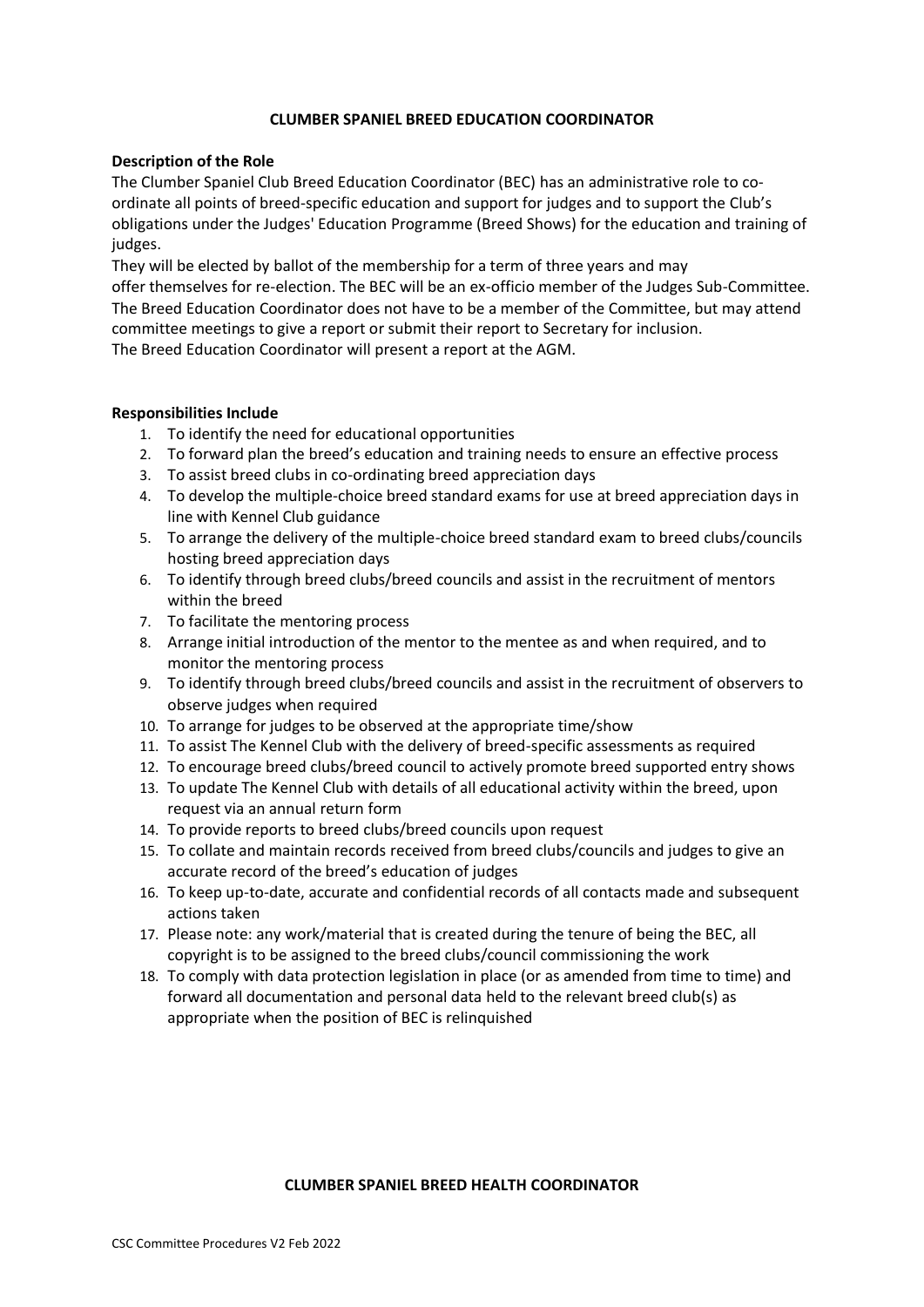# **Description of the Role**

The Clumber Spaniel Breed Health Coordinator (BHC) will provide a central point of contact between the breed and the Kennel Club for all matters concerning health, ensuring that information is passed on to all appropriate people in a timely manner.

They will be elected by ballot of the membership for a term of three years and may offer themselves for re-election. The BHC will be an ex-officio member of the Health & Welfare Sub-Committee.

The Breed Health Coordinator does not have to be a member of the Committee, but may attend committee meetings to give a report or submit their report to Secretary for inclusion. The Breed Health Coordinator will present a report at the AGM.

### **Responsibilities Include**

- 1. Providing advice, help and support, in complete confidence, to owners and breeders on health matters affecting their dogs;
- 2. Providing accurate, reliable and consistent information to breeders, owners and the general public, in order to educate and raise awareness about health issues that affect or could affect the Breed;
- 3. Giving a report to each meeting of the H&W Sub-committee which includes all correspondence with the KC and other external bodies.
- 4. Working with the H&W Sub-committee to inform, update and consult with them over the breed's health and other relevant general canine health issues,
- 5. Working with the H&W Sub-committee to research, compile and publish information and updates on all health matters affecting the breed, via the Club's website, newsletters, leaflets, flyers, yearbook and any other relevant publications;
- 6. Receiving, recording and monitoring input from owners and breeders concerning reported cases of illness or disease and causes of death, in order to keep abreast of current health issues affecting the Breed and alert the H&W Sub-committee as early as possible to any significant new issues that may be emerging;
- 7. Compiling annual health reports on behalf of the Club for submission to the KC with its annual returns, and provide additional interim health reports to the Club as and when necessary;
- 8. Communicate and liaise with professional associations and institutions (including The Kennel
- 9. Club, British Veterinary Association and Animal Health Trust), veterinary practitioners, referral clinicians, researchers, geneticists, charities and other regulatory or advisory organisations concerned with canine health & welfare;
- 10. Keeping abreast of developments in canine research, legislation, disease knowledge, both within the UK and worldwide;
- 11. Attending meetings, health related seminars, conferences etc. as and when necessary.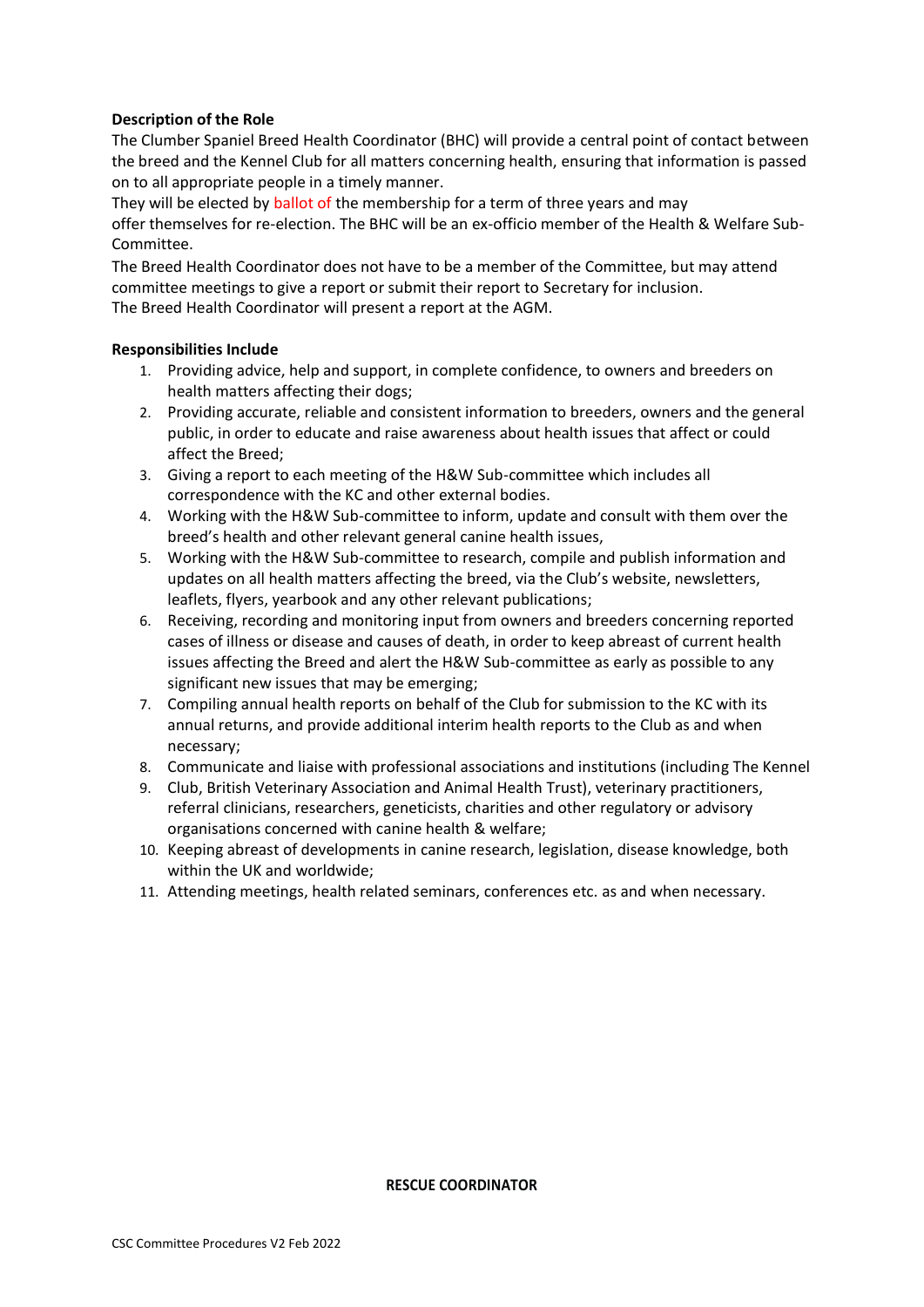# **Description of the Role:**

The Breed Rescue Coordinator is responsible for organising the volunteers who help with the work of Clumber Spaniel Rescue and for keeping the records of the dogs helped and monies expended.

They will be elected by ballot of the membership and will serve for a period of one year and may offer themselves for re-election. The Rescue Coordinator will receive an Annual Honorarium which is agreed by the membership at the AGM.

The Rescue Coordinator does not have to be a member of the Committee, but may attend committee meetings to give a report or submit their report to Secretary for inclusion. The Breed Rescue Coordinator will present a report at the AGM.

The Breed Rescue Coordinator may also, if interested, be an ex-officio member of the Health & Welfare Sub Committee.

# **Responsibilities include:**

- l. Acting as first point of contact for owners, or others who know of a Clumber which requires rescue and re-homing.
- 2. Maintaining a list of potential new homes for a rescue Clumber.
- 3. Co-ordinating volunteers to collect, provide temporary housing, and assess each dog

received into Rescue.

- 4. Liaising with vets if medical advice or treatment is required.
- 5. Co-ordinating volunteers to assess each potential new home including a home visit where possible, delivering the dog to its new home; and any necessary follow-up visits ..
- 6. Producing guidelines, for the approval of the committee, for vetting new homes and assessing dogs so that all helpers follow a standard method.
- 7. Maintaining records of all monies received and spent in connection with the work of Clumber Rescue; and liasing with the Treasurer to ensure transactions are incorporated into

the Club accounts for auditing purposes.

8. Ensuring, in liaison with the Treasurer, that Public Liability Insurance' and Personal Accident

Insurance is provided for any member while helping with Rescue.

- 9. Ensuring that all records kept are in compliance with CSC Data Protection Policy.
- 10. Ensuring all necessary Adoption forms are completed at the appropriate times; keeping all

paperwork in relation to each dog filed and secure

11. Giving a report to each committee meeting on dogs waiting to be re-homed, those that have been re-homed; supplying reports for Year Book / Newsletters; also giving an annual' report on Clumber Spaniel Rescue to the membership at the AGM.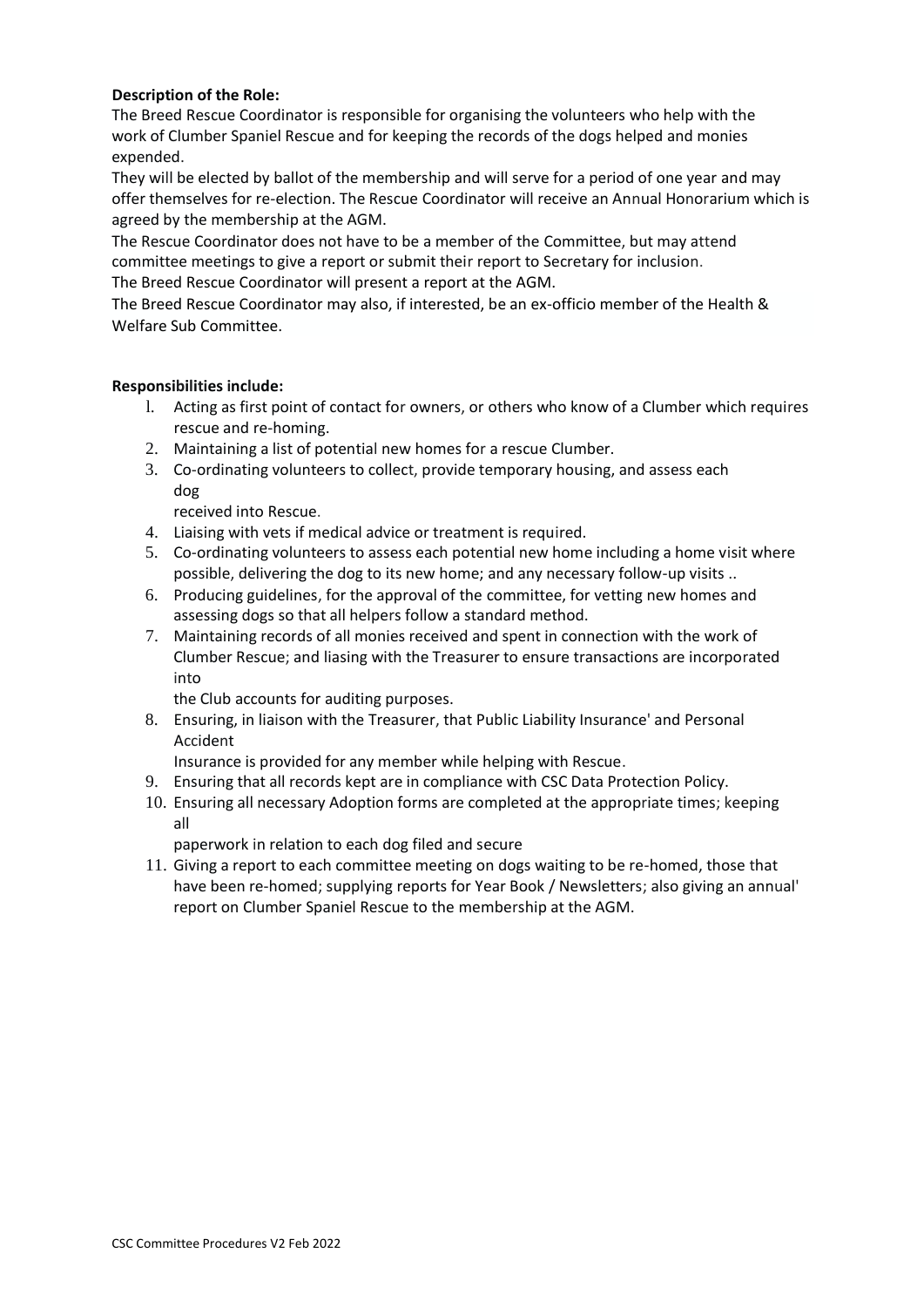#### **UNITED SPANIEL ASSOCIATION REPRESENTATIVE**

#### **Description of Role:**

The Clumber Spaniel Club is a member of the United Spaniel Association and is entitled to send two Representatives to serve as members of the USA Committee.

The two USA Representatives are appointed annually at the AGM.

#### **Responsibilities Include:**

The primary function of the representatives is to attend the meetings of the United Spaniel Association and sit as committee members. As part of that committee they will assist where possible in the organisation of USA events including shows, seminars and working events. They will provide a means of communication between the committees of the two clubs ensuring that CSC members are informed of all USA events by reporting to the CSC Committee. They will also give an annual report to the members of the Clumber Spaniel Club at the AGM.

### **ROLES APPOINTED BY THE COMMITTEE**

### **DATA PROTECTION OFFICER**

### **Description of the Role and Responsibilities:**

The Data Protection Officer (DPO) is responsible for overseeing the Club's compliance with Data Protection and will be the first point of contact if a breach is suspected. They will have the duty of reporting a breach to the Information Commissioners Office if,

after investigation, it is deemed appropriate.

The DPO will be appointed annually by the Club Committee at the first meeting after the AGM and will be independent of the Committee.

### **SAFETY OFFICER**

### **Description of the Role and Responsibilities:**

The Safety Officer is responsible for managing the Club's Safety Management System ensuring that it remains current and carrying out regular reviews as required. The Safety Officer will also have responsibility for producing risk assessments and overseeing safety compliance for all Club events.

The Safety Officer will be appointed annually by the Club Committee at its first meeting after the AGM and need not be a member of the Committee.

### **MEMBERSHIP COORDINATOR**

### **Description of the Role:**

The Membership Coordinator is responsible to the Committee for processing membership applications, renewals and ensuring appropriate records are kept.

They will be appointed annually by the Club Committee from within its membership, at the first meeting after the AGM.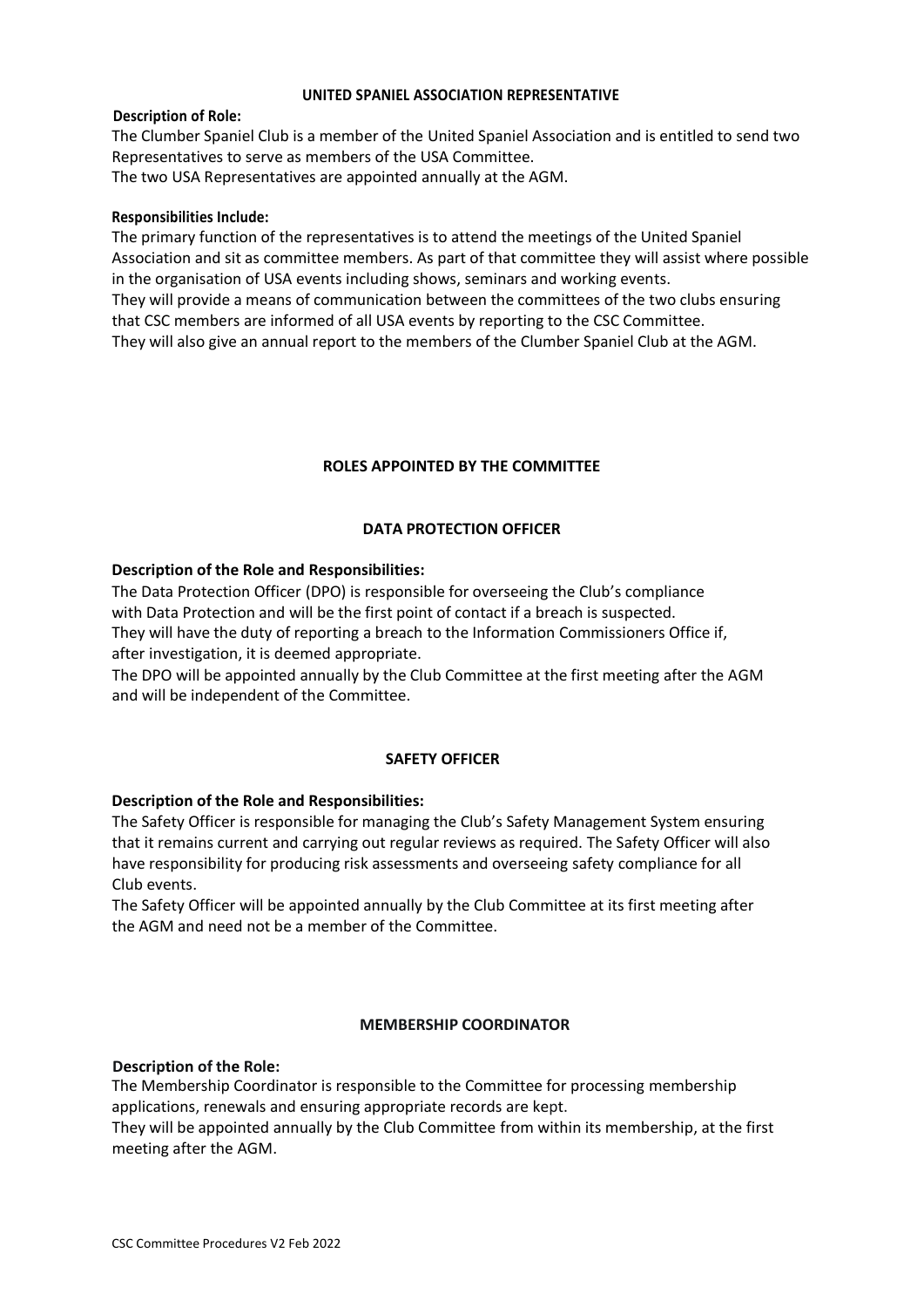### **Responsibilities include:**

- 1. Maintaining an up to date list of all members' names and addresses
- 2. Receiving new applications for membership and acknowledging receipt; then checking appropriate fees have been paid before presenting to the Club Committee for approval.
- 3. Sending out Welcome Packs to all new members
- 4. Receiving all renewal forms, checking personal details against current records and making changes where necessary, and sending payments to the Treasurer.
- 5. Ensuring appropriate follow up is done on lapsed members.
- 6. Liaising with the Treasurer to ensure all fees are paid into the bank account in a timely way.
- $7.$  Providing a report to each committee meeting which includes new members and total number of current members.
- 8. Ensuring that all membership records kept are in compliance with CSC Data Protection Policy

### **NEWSLETTER EDITOR**

### **Description of the Role:**

The Editor will have delegated responsibility for compiling, editing and printing of the CSC bi-annual newsletter known as Clumber Clips, ensuring that the contents do not contravene the aims or the ethics of the Clumber Spaniel Club.

They will be expected to keep to agreed publication dates, and will have the authority to refuse material if received after the agreed deadline date for submission.

The Editor will be appointed annually by the Club Committee at the first meeting after the AGM and need not be a member of the Committee.

### **Responsibilities include:**

- 1. To prepare a contents plan and circulate deadline dates to all contributors for submission of material and reports.
- 2. Sourcing suitable material from within and outside the Club, and also seeking potential advertisers to raise revenue to offset costs.
- 3. Establishing links with the international Clumber community to receive or exchange material for inclusion in Club publications.
- 4. Producing a version in PDF format ready for printing in time to meet distribution deadlines.
- 5. Identifying the best value for money deal for printing each publication in liaison with the Treasurer.
- 6. Liaising with the Membership Coordinator to ensure sufficient numbers are printed.
- 7. Sending the print ready version to printers and arranging for the collection or delivery of the printed publications.
- 8. Liaising with the Secretary and others to ensure prompt and cost efficient distribution to members.

### **YEARBOOK EDITOR**

### **Description of the Role**

The Editor will have delegated responsibility for compiling, editing and printing of the CSC annual Yearbook, ensuring that the contents do not contravene the aims or the ethics of the Clumber Spaniel Club.

They will be expected to keep to agreed publication dates, and will have the authority to refuse material if received after the agreed deadline date for submission.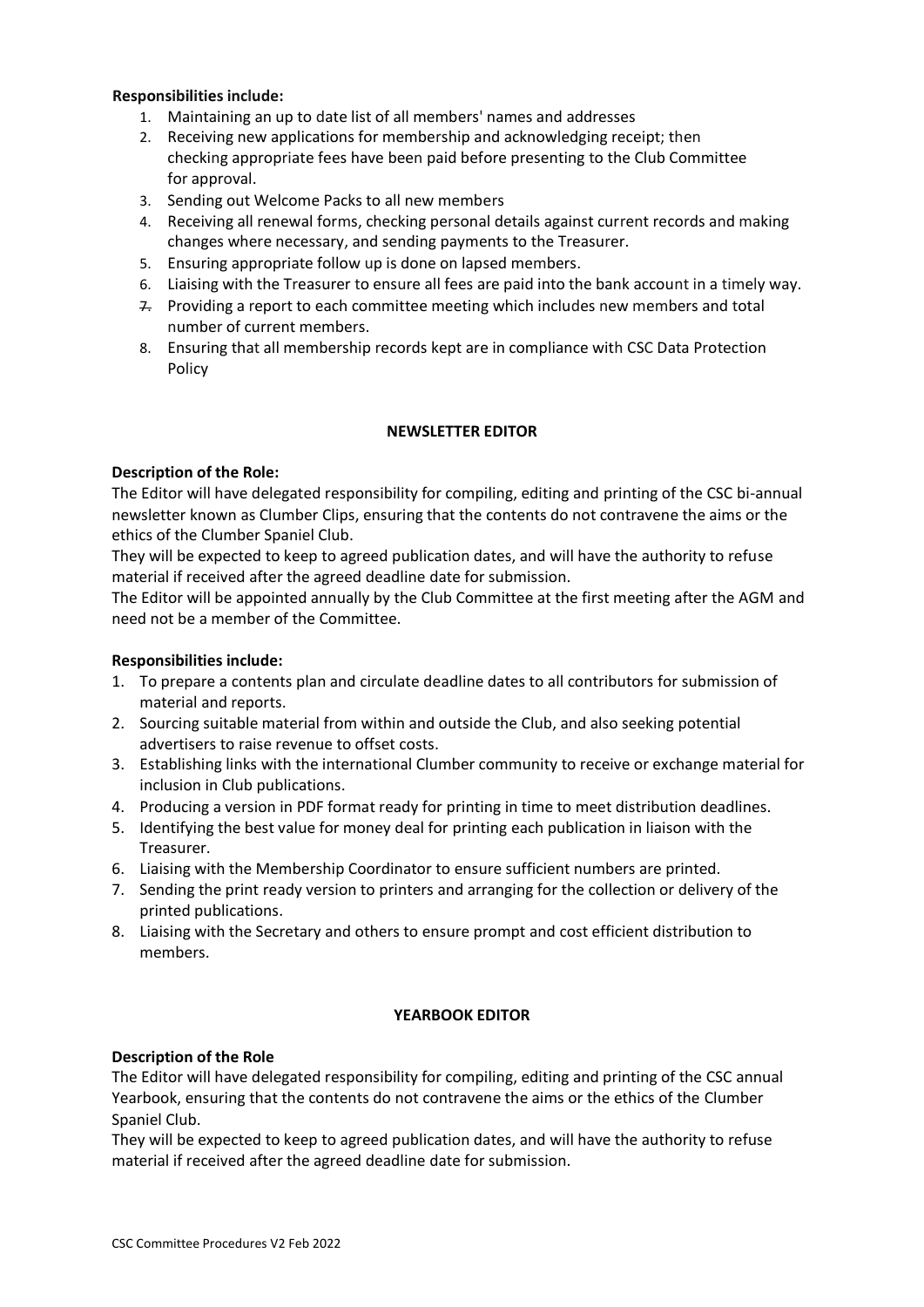The Editor will be appointed annually by the Club Committee at the first meeting after the AGM and need not be a member of the Committee.

# **Responsibilities include**

- 1. To prepare a contents plan and circulate deadline dates to all contributors for submission of material and reports.
- 2. To prepare an outline budget for the approval of the committee which includes the cost of printing and fees to be charged for members' pages.
- 3. To liaise with the Secretary on the production of a flyer with details about 'member's pages' and advertising this as widely as possible, including through websites and social media.
- 4. Sourcing suitable material from within and outside the Club, and also potential advertisers to raise revenue to offset costs.
- 5. Establishing links with the international Clumber community to receive or exchange material for inclusion in Club publications.
- 6. Producing a version in PDF format ready for printing in time to meet distribution deadlines.
- 7. Identifying the best value for money deal for printing each publication in liaison with the Treasurer.
- 8. Liaising with the Membership Coordinator to ensure sufficient numbers are printed.
- 9. Sending the print ready version to printers and arranging for the collection or delivery of the printed publications.
- 10. Liaising with the Secretary and others to ensure prompt and cost efficient distribution to members.
- 11. Receiving members' pages; editing if necessary; sending proofs back for approval; and receipt of payment when the proof is returned.

Maintaining a record of all monies received and liaising with the Treasurer to ensure all money is paid into the bank account in a timely way.

### **WEBMASTER**

### **Description of the Role**

The Webmaster is responsible for creating and developing the Club's website as a major tool for promoting the Club, and communicating with a variety of interest groups such as showing, working, breeders, prospective and pet owners, as well as prospective Clumber Spaniel owners. The website should also be a source of information for anyone who might want to know more about Clumber Spaniels.

The Webmaster will be appointed annually by the Club Committee at its first meeting after the AGM and need not be a member of the Committee.

# **Responsibilities include**

- 1. Regular development of the website to ensure it is fully functional and operates as expected.
- 2. Continuous development of the website to ensure it remains attractive to the existing and potential audiences
- 3. Ensuring the maintenance of the domain name and the contract with the server; also ensuring there are suitable back-up procedures in the event of a server failure.
- 4. Agile maintenance of the site including identifying suitable content, updating content as
- 5. supplied in a timely way; creating appropriate internal and external links; adding new content such as news, show results, future judging appointments, judges lists, pictures, details of events, health information, forms etc
- 6. Liaising with key stake holders within the Club to ensure they provide new material to the Webmaster when it is available.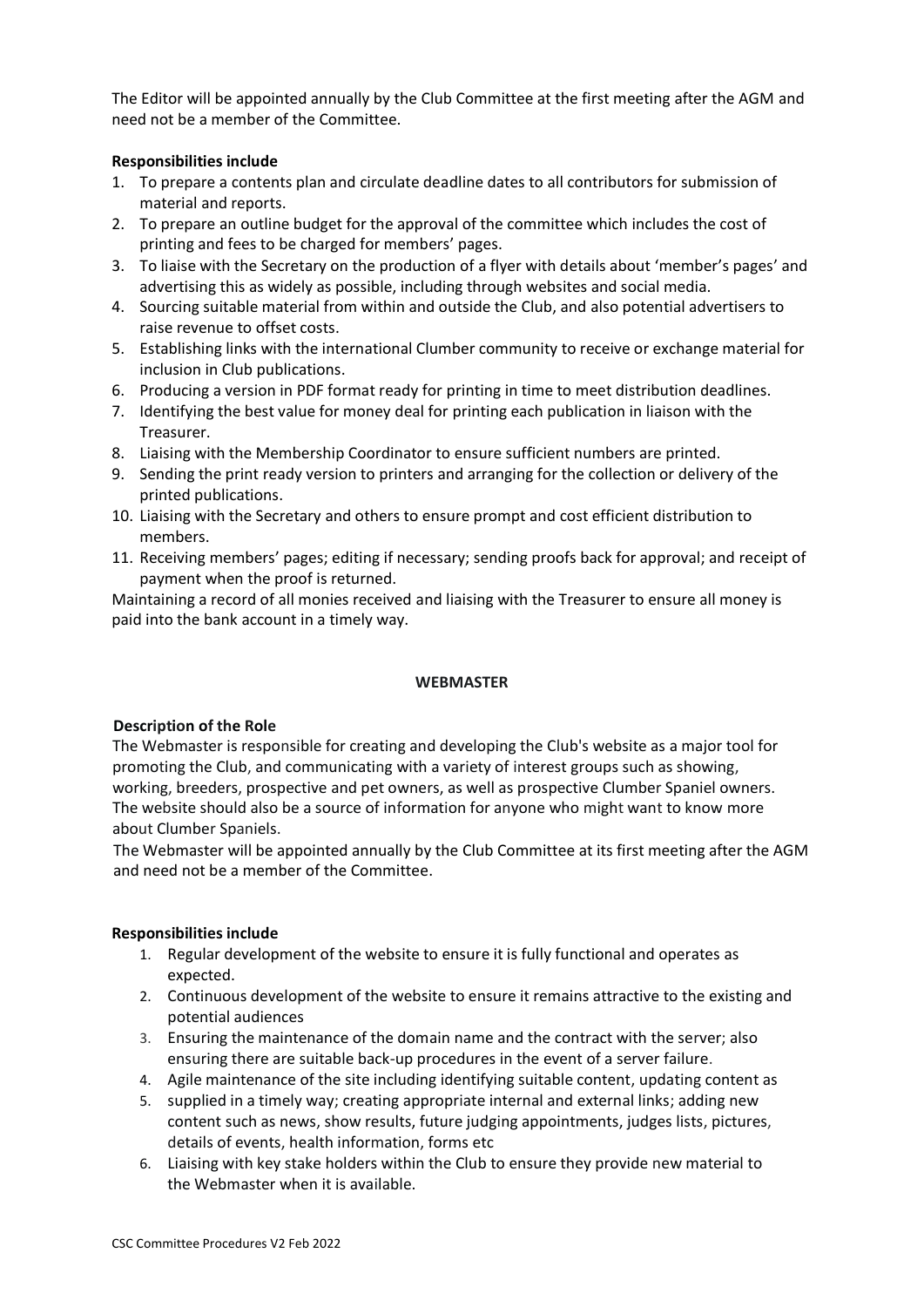- 7. Regularly testing the functionality of the site for ease of use and suitability for the various audiences and platforms
- 8. Responding and reacting promptly to complaints from users, investigating and introducing appropriate solutions
- 9. Maximising visits through search engine optimization, and providing reports to the Club Committee on the number of visits to the site.

#### **SOCIAL MEDIA COORDINATOR**

### **Description of the Role and Responsibilities:**

The Social Media Coordinator will be the lead administrator for the Club's Facebook page and will be responsible for maintaining the site through regular updates and ensuring that it is fully functional and operates as expected.

The Social Media Coordinator will be appointed annually by the Club Committee at its first meeting after the AGM and need not be a member of the Committee.

### **BREED REPRESENTATION COORDINATOR**

Description of the Role:

The Breed Representation Coordinator (BRC) is responsible to the committee for coordinating handlers and dogs to attend events such as Game Fairs, Pet Shows and Discover Dogs where facilities are provided to promote the breed to the public.

They will provide regular updates to the Secretary on the events that are being attended. The BRC will be appointed annually by the Club Committee at its first meeting after the AGM and need not be a member of the Committee.

### **Responsibilities include:**

- 1. Providing a central point of contact between the Club and organisers of events where breed promotion activities are included.
- 2. Booking stands and liaising with organisers about equipment and services provided and what extra is required
- 3. Preparing a risk assessment for each event and ensure all handlers comply with Club and Event organisers Health & Safety rules
- 4. Ensuring sufficient and suitable dogs and handlers are available to cover each event e.g. handlers and dogs for Game Fairs should have some working experience.
- 5. Preparing display material and handouts to promote the breed and Club membership which are suitable for each event and its target audience.
- 6. Providing information for handlers to ensure they have sufficient knowledge to be able to answer questions from the target audience.
- 7. Seeking out new events which are suitable to promote the breed to a wider audience.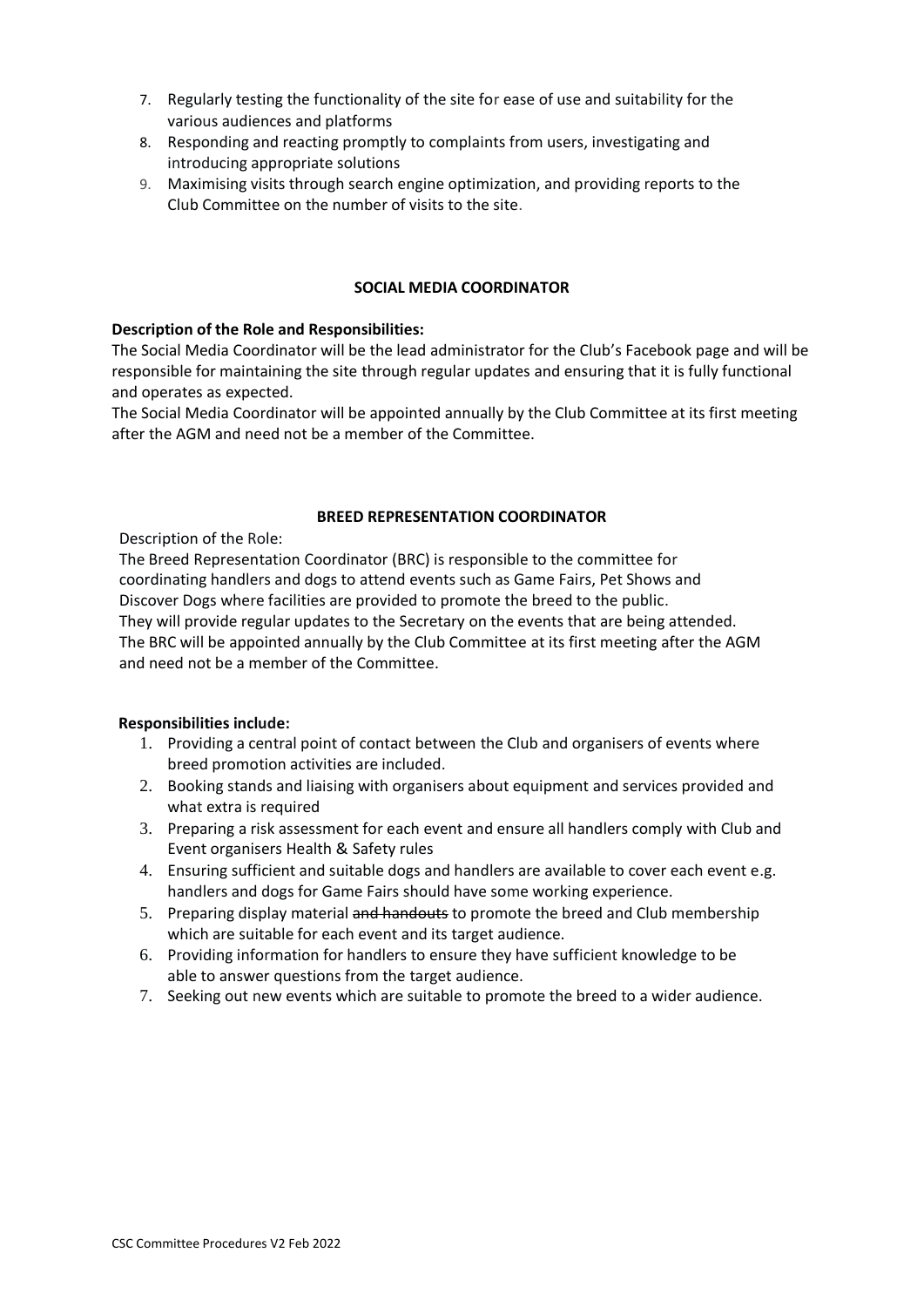### **PUPPY LIST COORDINATOR**

# **Description of the Role and Responsibilities:**

The Puppy List Coordinator will be listed as the Club's first point of contact for anyone enquiring for a Clumber Spaniel Puppy. They will offer advice on obtaining a Clumber puppy such as potential cost. They will maintain a list of members' litters that have puppies available and forward this information to enquirers. It is the responsibility of members to inform the Coordinator if they have puppies to be added to the list and to advise the Coordinator when all puppies have sold.

The Puppy List Coordinator will be appointed annually by the Committee at its first meeting after the AGM and need not be a member of the Committee.

### **CUP STEWARD**

# **Description of Role:**

The Cup Steward will be responsible for keeping records of all cups and trophies owned by the Clumber Spaniel Club. They will be appointed annually by the Committee at its first meeting after the AGM and need not be a member of the Committee.

# **Responsibilities Include:**

- 1. To maintain a catalogue of all cups and trophies with details of the donation and descriptions of how they are to be awarded.
- 2. To keep all cups and trophies in good condition and in a secure location when not being held by a member.
- 3. To ensure all cups and trophies are returned in good condition where possible prior to each show or the AGM when they will be awarded.
- 4. To take all cups and trophies to the appropriate show or AGM where they will be awarded.
- 5. To advertise to members those trophies that need an application and the qualifications required to win.
- 6. To maintain a record of all cups and trophies won each year; and to ensure that winners have achieved any special requirements for winning.
- 7. To ensure all members provide details of name and address and that they sign for cups and trophies when taking and on return.
- 9. To arrange for valuations when appropriate and to keep records of those values.
- 10. To assist the committee in any review of suitability of cups, trophies and award criteria.
- 11. To supply details of winners of cup and Trophies and Top Dog Winners to Website and Club Publications when required.

### **ARCHIVIST**

### **Description of Role and Responsibilities:**

The Archivist will be responsible for collating and recording any material that forms an historical record of the breed. The material collected will be catalogued and, if possible, added to a digital record and will have responsibility for the safeguarding of all material in the archive.

They will be appointed annually by the Committee at its first meeting after the AGM and need not be a member of the Committee.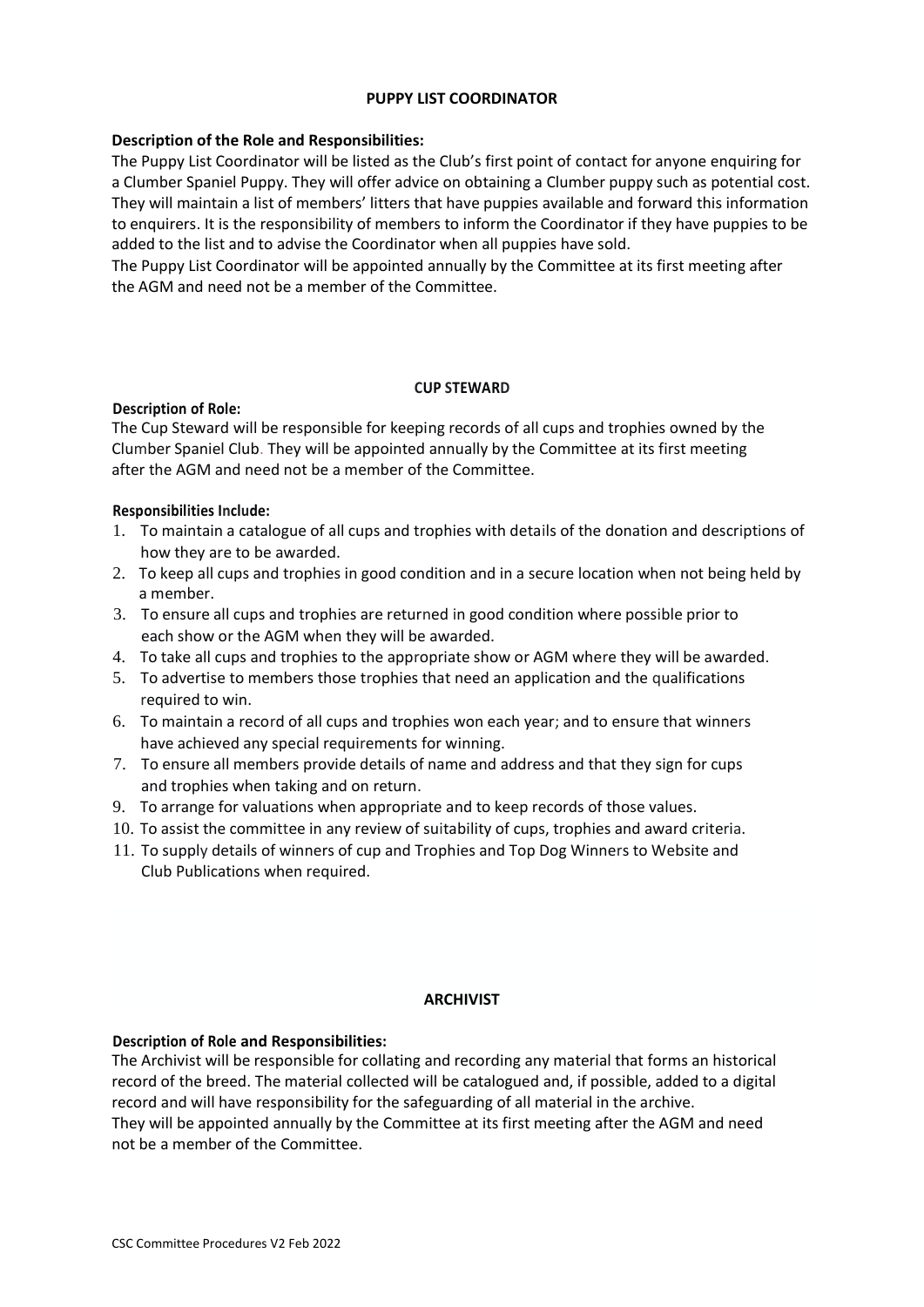#### **SUB COMMITTEES**

### **JUDGES SUB-COMMITTEE**

### **Membership**

Members of the Judges Sub Committee are will be appointed annually by the Club Committee at its first meeting after the AGM. It will include the four judges who have long standing experience as CC judges plus one other judge who has not given CCs.

The Breed Education Coordinator will be an ex-officio member of the Judges Sub-Committee. The Sub Committee will elect a Chair and Secretary from within its membership at the first meeting held after the AGM.

# **Key areas of responsibility include**

- 1. Considering all applications from new judges and those requesting to move onto a different Judges List, and to ensure that they have the appropriate qualifications before recommending them to the main Committee for formal approval.
- 2. Ensuring that the Club's Judges Lists are kept up to date and available to be included in the Club's' Annual Returns to the Kennel Club, and in the Club Yearbook.
- 3. Responding to and implementing any changes to Judges Regulations as notified by the Kennel Club.
- 4. Ensuring that the criteria for each judging list are reviewed on an annual basis.

# **HEALTH & WELFARE SUB-COMMITTEE**

### **Purpose:**

The Health & Welfare Sub-Committee will be appointed annually by the Club Committee at its first meeting after the AGM, to develop policy on its behalf to improve the health and welfare of Clumber Spaniels. This will include the prevention of ill-health, the promotion of fit and healthy lifestyles, and improving the genetic health of the breed.

All Sub-committee members will be able to act as 'health advisers' to members on a one-to-one basis.

### **Membership:**

- The Club will invite members to stand for appointment to the Sub Committee and representatives will be selected from across various interest groups such as Breeders, Show Exhibitors, Working and Pet Owners
- The Breed Health Coordinator will be an ex-officio member of the Health & Welfare Sub Committee.
- The Breed Rescue Coordinator may also, if interested, be an ex-officio member of the Health & Welfare Sub Committee.
- The Sub Committee will elect a Chair and Secretary from within its membership at the first meeting held after the AGM.
- The Chair will be responsible for producing a summary report for the Club Committee after each meeting to be forwarded to the Club Secretary.
- The Secretary will be responsible for organising meetings and producing the agenda and minutes; as well as any other clerical work required for the smooth running of the Sub-Committee.

The Sub-Committee may co-opt additional members, as required, to deal with specific H&W issues.